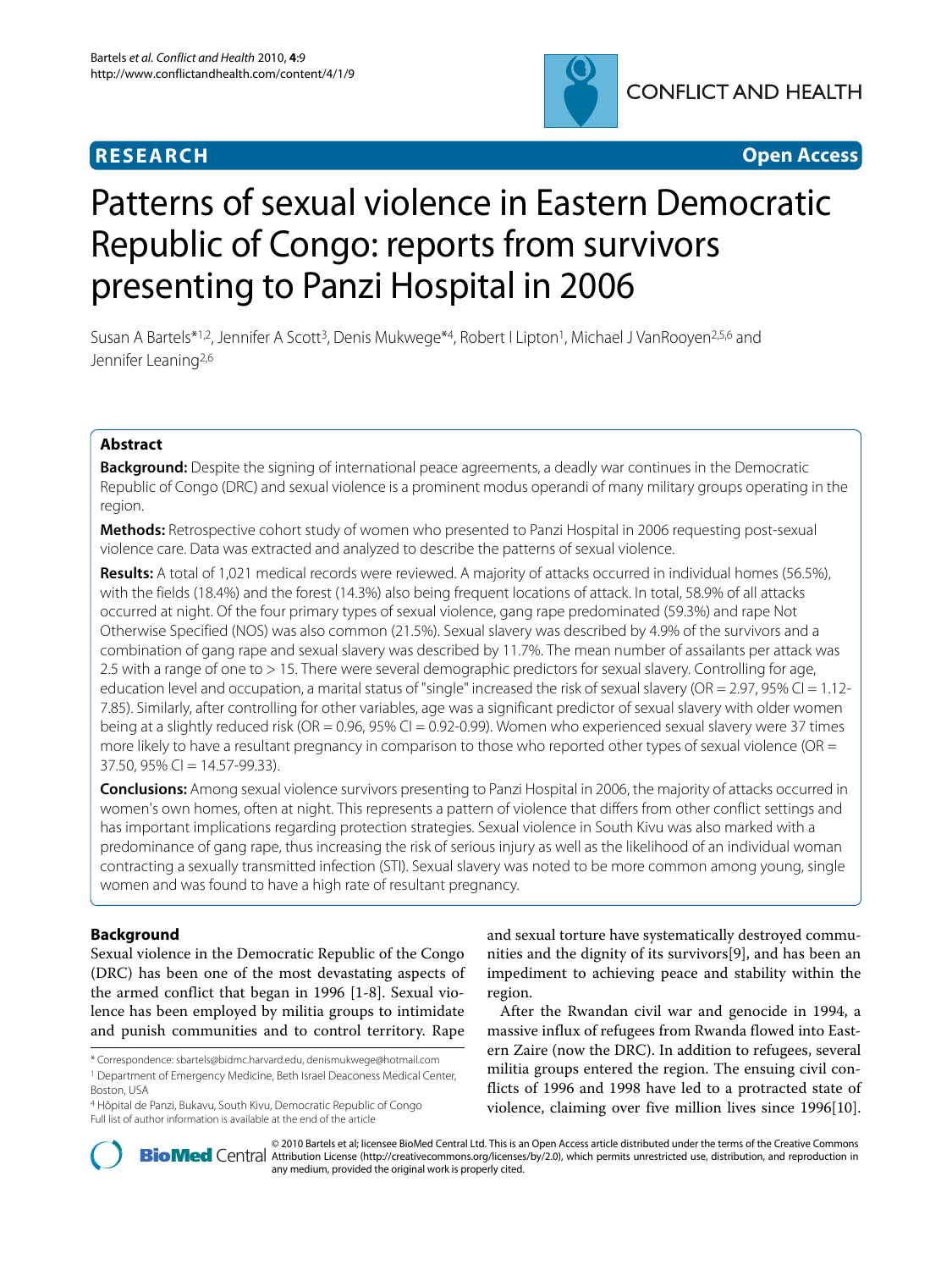Despite the promise of peace accords in 2003 and 2008, as well as the nation's first free elections in 2006, militia activity and lawlessness persists, especially in the eastern provinces.

While sexual violence has been a known feature of armed conflict throughout history, the scale and extent of the violence in Eastern DRC is unprecedented in modern times. The practice is widespread in the provinces of North and South Kivu. Many of the armed groups operating in North and South Kivu have participated in sexual atrocities, including the the National Congress for the Defence of the People (CNDP), the Democratic Forces for the Liberation of Rwanda (FDLR) and local Congolese militias. The United Nations (UN) Security Council has condemned all forms of sexual violence during armed conflict as weapons of war and has called for an immediate and complete halt to these acts[[11\]](#page-9-4).

The incidence of sexual violence has been challenging to accurately estimate due to stigmatization associated with the violence, due to the vulnerability of women who speak out or seek medical care and due to the general insecurity in Eastern DRC. In 2008 the International Rescue Committee reported having assisted over 40,000 rape survivors in DRC since 2003, and Médecins Sans Frontières (MSF) reports treating an average of 60 survivors per month[[5\]](#page-9-5). Furthermore, the UN reports 27,000 sexual assaults in South Kivu Province alone in 2006[[5\]](#page-9-5).

Panzi Hospital in Bukavu, the capital of South Kivu Province, serves as a major general referral hospital offering services in obstetrics/gynecology, pediatrics, internal medicine, surgery, dentistry and nutrition. Established in 1999, the 334-bed hospital receives approximately 10 sexual violence survivors daily[[12](#page-9-6)] under the center's *Victims of Sexual Violence Program*. The *Victims of Sexual Violence Program* provides sexual violence survivors with free medical treatment and free psychological and spiritual care in addition to socio-economic assistance.

There are many unanswered questions regarding the sexual violence epidemic in Eastern DRC. For example, what are the patterns of sexual violence and how might an understanding of these patterns be used to protect Congolese women? What is the actual extent of sexual violence in Eastern DRC? What are the physical and psychosocial consequences of sexual violence in this context and how might resources be better allocated to help survivors? To help address these questions, researchers from the Harvard Humanitarian Initiative, in collaboration with Panzi Hospital staff, performed a retrospective cohort study of sexual violence survivors presenting to Panzi Hospital in 2006. Specifically, this study focuses on the patterns of sexual violence with particular reference to: 1) characteristics of attacks including location, time of day, circumstances and alleged perpetrators; 2) demographic predictors of types of sexual violence; and 3)

physical, psychological and social consequences according to the type of sexual violence experienced.

### **Methods**

This is a retrospective cohort study conducted at Panzi Hospital. Using a non-systematic convenience sample, interviews were conducted with sexual violence survivors as they presented to hospital during 2006. Individual women were chosen for interview based on staff availability and the perceived severity of physical/psychological trauma at time of triage. The interviews were conducted in private by trained female nurses using a two-paged, semi-structured questionnaire. The interviews were conducted in French or in the local dialect (Kiswahili or Mashi) and the information was documented in French. The questionnaire asked basic demographic information and then allowed the woman to describe her sexual violence experience and subsequent consequences in an open, self-reporting format. All data sheets were subsequently filed in a locked administrative office at Panzi Hospital and were kept independent of the patient's hospital record.

Between November 2007 and March 2008, a total 1,021 records were reviewed from sexual violence survivors who received care in 2006 under Panzi Hospital's *Victims of Sexual Violence Program*. In the same period, another 1,851 women accessed post-sexual violence care at Panzi Hospital. However, because of staffing limitations these women did not undergo the in-depth interview and detailed information on their sexual assaults was not captured in this study.

For each questionnaire a single sexual violence experience was recorded. It was rare that more than one sexual assault was described in a single questionnaire and in the instances when there was more than one sexual assault described, the most recent experience of sexual violence was recorded for study purposes. Thus, there are 1021 sexual violence experiences in this dataset.

Data were extracted from interview records and entered into an electronic spreadsheet (Excel Version 11.5.6). Analysis was performed using SAS Version 9.2 (The SAS Institute). This study was approved by the Institutional Review Board at the Harvard School of Public Health and by the medical director of Panzi Hospital.

For the purposes of this study, "sexual violence" was defined as any unwanted physical contact of a sexual nature. It included forced vaginal or anal intercourse, forced oral sex, penetration with a foreign object, forced sexual acts betweens victims, being forced to undress and sexual harassment. "Gang rape" was defined as sexual violence committed by two or more assailants. "Sexual slavery" was defined as being held captive for the purpose of sexual violence for more than 24 hours. "Rape Not Otherwise Specified" (NOS) was taken to be sexual violence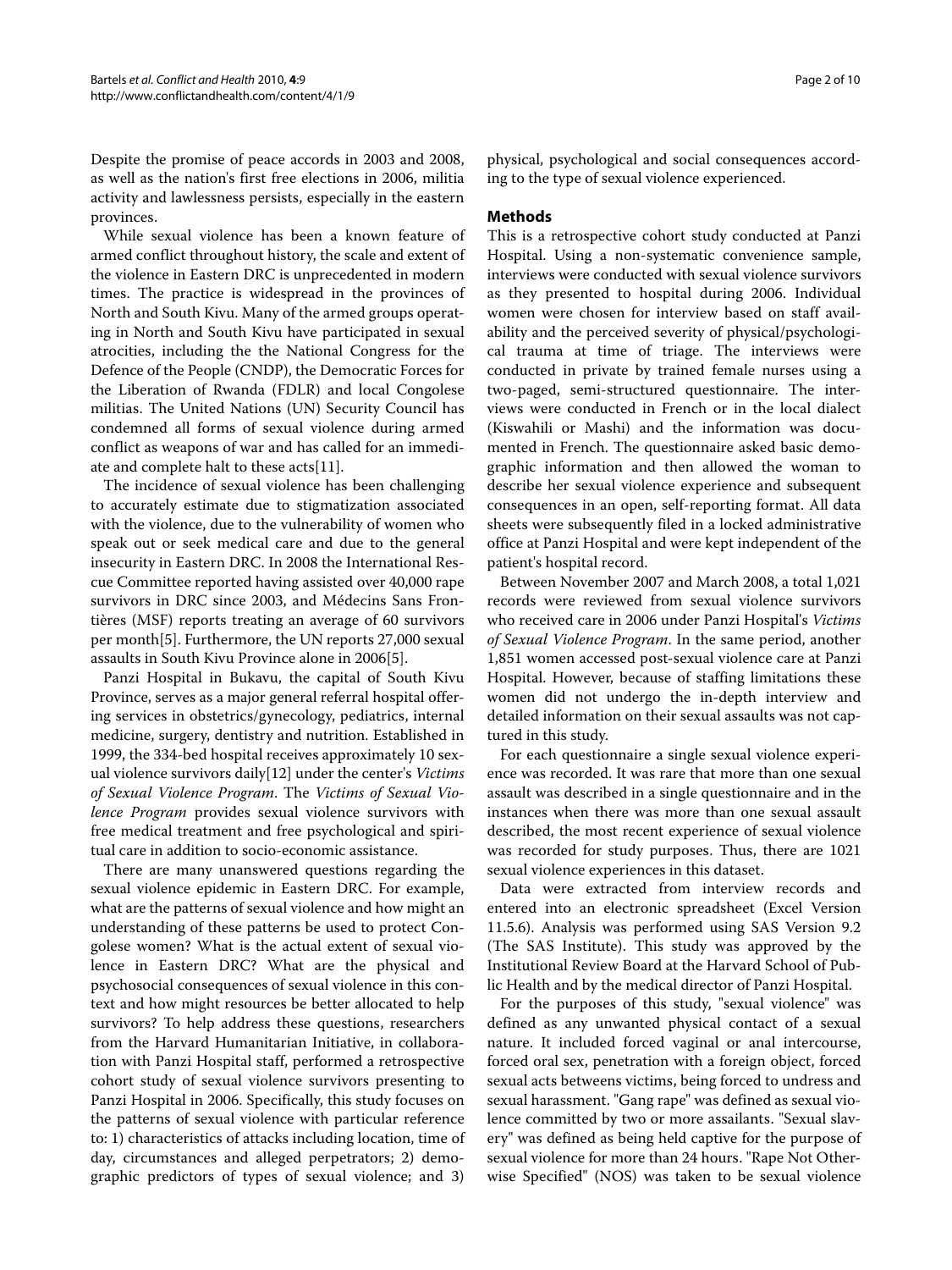committed by a single assailant and not involving sexual slavery. It was also used to describe sexual violence in which the survivor simply stated that she was raped without providing any further details.

# **Results**

In 2006, a total of 1,851 survivors presented to Panzi Hospital requesting care under the *Victims of Sexual Violence Program*. Resources permitted detailed interviews to be conducted with 1,021 of these women. Table [1](#page-3-0) outlines the population demographics disaggregated by type of violence. For the purposes of this analysis, there were four major categories of sexual violence: 1) rape NOS; 2) gang rape; 3) sexual slavery; and 4) a combination of gang rape and sexual slavery. Twenty-eight survivors (2.7%) reported other types of sexual violence including forced oral sex, anal intercourse, forced rape between victims, penetration with a foreign object, being forced to undress and sexual harassment. Because the number of incidents in each of these categories was small, these sexual violence experiences have not been included in the analysis.

# **Attack Characteristics**

Each rape experience had only one code for perpetrator even though there may have been a group of perpetrators (example: a group of *Mai Mai* perpetrators would have had a single perpetrator code of *"Mai Mai"*). Additionally, there were no mixed perpetrators described in this dataset (example: a civilian perpetrator and a military perpetrator implicated in the same rape or mixed armed groups implicated in the same rape), thus each perpetrator code is exclusive.

The mean number of assailants per sexual assault was 2.5 with a median of 2 and a range of 1 to greater than 15 assailants. In total, 512 women (50.0%) described the perpetrator(s) as "assailant(s)" and no further identifying information could be gathered. For the purposes of this analysis, these perpetrators are simply referred to as "not specified". Another 280 women (27.3%) described the assailant(s) as being either "soldier(s)" or "man/men in military uniform" without mention of a particular military affiliation. These perpetrators are referred to as "soldiers Not Otherwise Specified" ("soldiers NOS") throughout this analysis. Two hundred and ten women (20.5%) identified their perpetrators as belonging to a specific military group and these perpetrators are referred to as "named soldiers". Specific military affiliations included *Interahamwe*, Hutu soldiers, FARDC, *Mai Mai*, Nkunda soldiers, Congolese soldiers, Tutsi soldiers, *Soldats de 106*, Rwandan soldiers, FDD, RCD, *Mudundu 40*, *Mutebutsi*, and *Rasta*. The remaining 23 women (2.2%) described their assailants as being civilian.

The majority of attacks occurred in the woman's own home (577 or 56.5%) with another 146 taking place in the

forest (14.3%), 188 taking place in the fields (18.4%) and 68 taking place while the woman was walking or traveling along a road (6.7%). The final 4.1% of attacks occurred in other locations including the market, water sources, public buildings, or someone else's home (often the perpetrator's).

In total, 601 or 58.9% of the attacks occurred at night, 349 occurred during the day (34.2%) and 57 (5.6%) occurred during evening hour. The remaining 1.3% of women did not specify the time of day they were attacked.

A majority of the sexual assaults were gang rape (1,021 or 59.3%). Rape NOS accounted for 219 of the attacks (21.5%) and there were 50 accounts of sexual slavery (4.9%). Another 119 women described a combination of gang rape and sexual slavery (11.7%) and the remaining 28 women (2.7%) described other types of sexual violence as outlined above.

When the characteristics of attack were disaggregated according to type of sexual violence several important patterns emerged (Table 2). First, women who were attacked in the forest were twice as likely to describe a combination of gang rape and sexual slavery than were women who were attacked in other locations (Odds Ratio  $[OR] = 2.13, 95\%$  Confidence Interval  $[CI] = 1.30 - 3.46$ . Women who were attacked in the fields were more likely to experience gang rape than were women who were attacked in other locations (OR =  $1.58$ , 95% CI =  $1.10$  -2.26). Sexual violence survivors who were attacked during the night were almost two and a half times more likely to describe a combination of gang rape and sexual slavery  $(OR = 2.44, 95\% CI = 1.54 - 3.91)$  than were women who were attacked during the day.

The type of perpetrator was also predictive of the type of sexual violence. For instance, women who were attacked by civilian perpetrators were five times more likely to experience rape NOS as compared to women who were attacked by other types of perpetrators ( $OR =$ 5.55, 95% CI = 2.08 - 15.06). Furthermore, women who were attacked by named soldiers were more likely to describe a combination of gang rape and sexual slavery than were women who were attacked by other types of perpetrators (OR = 2.54, 95% CI = 1.65 - 3.92).

#### **Demographic Predictors of Type of Sexual Violence**

Demographic differences in patterns of sexual slavery were notable. For instance, women who were 35 years of age or younger were more likely to be taken as sex slaves in comparison with women who were over the age of 35  $(OR = 3.47, 95\% CI = 1.65 - 7.49)$ . Women and girls who were single, without ever having been married, were six times more likely to be taken as sex slaves in comparison to women who were married, abandoned, or widowed  $(OR = 6.04, 95\% CI = 3.18 - 11.42)$ . Women reporting sex-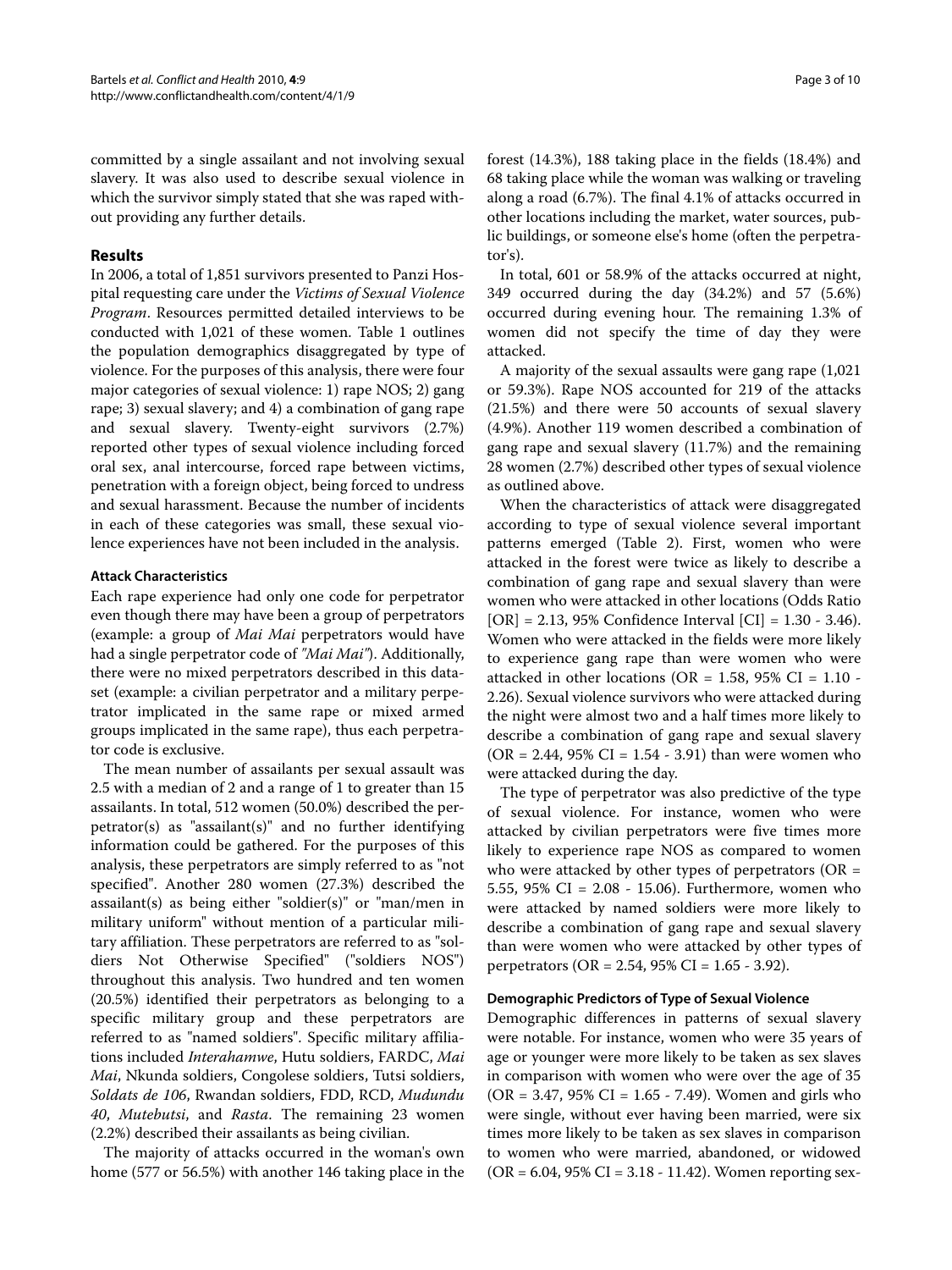|                       | <b>Rape NOS</b>         |           | <b>Gang Rape</b> |         | <b>Sexual Slavery</b> |                | <b>Combined Gang Rape</b><br>and Sexual Slavery |             |
|-----------------------|-------------------------|-----------|------------------|---------|-----------------------|----------------|-------------------------------------------------|-------------|
|                       | <b>Number</b>           | Percent   | Number           | Percent | <b>Number</b>         | <b>Percent</b> | <b>Number</b>                                   | Percent     |
| Age                   |                         |           |                  |         |                       |                |                                                 |             |
| $\leq 15$             | 35                      | 16.0      | 50               | 8.3     | 12                    | 24.0           | 11                                              | 9.2         |
| $16 - 35$             | 81                      | 37.0      | 250              | 41.3    | 28                    | 56.0           | 78                                              | 65.6        |
| $36 - 55$             | 83                      | 37.9      | 264              | 43.6    | 10                    | 20.0           | 29                                              | 24.4        |
| $\geq 55$             | 20                      | 9.1       | 41               | 6.8     | $\mathbf 0$           | 0              | $\mathbf{1}$                                    | 0.84        |
| Total                 | 219                     | 100       | 605              | 100     | 50                    | 100            | 119                                             | 100         |
| <b>Marital Status</b> |                         |           |                  |         |                       |                |                                                 |             |
| Single                | 41                      | 18.7      | 43               | 7.1     | 21                    | 42.0           | 17                                              | 14.3        |
| Married               | 100                     | 45.7      | 308              | 50.9    | 18                    | 36.0           | 50                                              | 42.0        |
| Widowed               | 46                      | 21.0      | 148              | 24.5    | 3                     | 6.0            | 28                                              | 23.5        |
| Abandoned             | 32                      | 14.6      | 102              | 16.9    | $\overline{7}$        | 14.0           | 24                                              | 20.2        |
| Not Specified         | 0                       | $\pmb{0}$ | 4                | 0.67    | $\mathbf{1}$          | 2.0            | $\mathbf 0$                                     | $\mathbf 0$ |
| Total                 | 219                     | 100       | 605              | 100     | 50                    | 100            | 119                                             | 100         |
| <b>Education</b>      |                         |           |                  |         |                       |                |                                                 |             |
| Illiterate            | 147                     | 67.1      | 427              | 70.6    | 21                    | 42.0           | 63                                              | 52.9        |
| <b>Primary School</b> | 52                      | 23.7      | 138              | 22.8    | 19                    | 38.0           | 44                                              | 37.0        |
| Secondary<br>School   | 16                      | 7.3       | 38               | 6.3     | 9                     | 18.0           | 11                                              | 9.2         |
| Post-Secondary        | $\mathbf{1}$            | 0.46      | 0                | 0       | $\mathbf 0$           | 0              | 0                                               | $\mathbf 0$ |
| Not Specified         | 3                       | 1.4       | $\overline{2}$   | 0.33    | $\mathbf{1}$          | 2.0            | $\mathbf{1}$                                    | 0.8         |
| Total                 | 219                     | 100       | 605              | 100     | 50                    | 100            | 119                                             | 100         |
| <b>Occupation</b>     |                         |           |                  |         |                       |                |                                                 |             |
| Farmer                | 167                     | 76.3      | 483              | 79.8    | 31                    | 62.0           | 86                                              | 72.3        |
| Student               | 19                      | 8.7       | 53               | 8.8     | 8                     | 16.0           | 18                                              | 15.1        |
| Trader                | 17                      | 7.7       | 18               | 3.0     | $\overline{7}$        | 14.0           | 4                                               | 3.4         |
| Laborer               | $10\,$                  | 4.6       | 32               | 5.3     | $\mathbf{1}$          | $2.0\,$        | $\overline{7}$                                  | 5.9         |
| Teacher               | 0                       | 0         | $\overline{7}$   | $1.2\,$ | $\pmb{0}$             | $\pmb{0}$      | $\pmb{0}$                                       | $\mathbf 0$ |
| Unemployed            | $\pmb{0}$               | 0         | $\overline{2}$   | 0.33    | $\pmb{0}$             | $\mathbf 0$    | $\mathbf 0$                                     | $\pmb{0}$   |
| Not Specified         | $\overline{2}$          | 0.91      | $\bf 8$          | 1.3     | $\overline{2}$        | $4.0\,$        | 3                                               | 2.5         |
| Other                 | $\overline{\mathbf{4}}$ | 1.8       | $\overline{2}$   | 0.33    | $\mathbf{1}$          | $2.0$          | $\mathbf{1}$                                    | 0.84        |
| Total                 | 219                     | 100       | 605              | 100     | 50                    | 100            | 119                                             | 100         |
| <b>Ethnicity</b>      |                         |           |                  |         |                       |                |                                                 |             |
| Bashi                 | 142                     | 64.8      | 372              | 61.5    | 29                    | 58.0           | 80                                              | 67.2        |
| Barega                | 18                      | $8.2\,$   | 66               | 10.9    | 9                     | 18.0           | $\overline{7}$                                  | 5.9         |
| Bahavu                | 9                       | 4.1       | 24               | $4.0\,$ | $\pmb{0}$             | $\pmb{0}$      | $\boldsymbol{6}$                                | $5.0\,$     |

# <span id="page-3-0"></span>**Table 1: Demographics of survivors presenting to Panzi Hospital in 2006 according to type of sexual violence experienced.**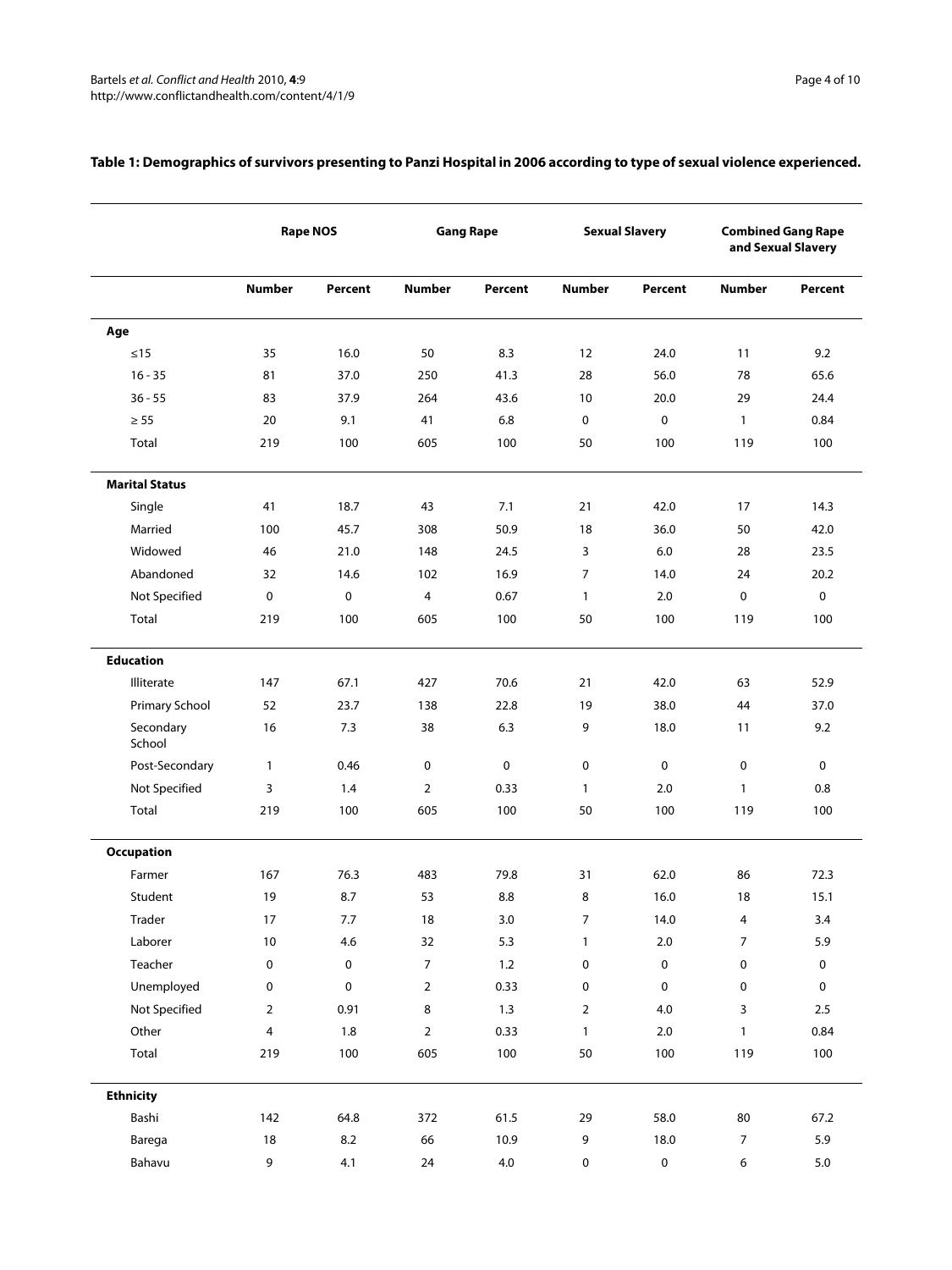| $\sqrt{2}$    |     |     |     |      |    |      |     |      |
|---------------|-----|-----|-----|------|----|------|-----|------|
| Bafulero      | 15  | 6.9 | 45  | 7.4  | 0  |      |     | 2.5  |
| Batembo       | 21  | 9.6 | 54  | 8.9  | 8  | 16.0 | 14  | 11.8 |
| Not Specified | 4   | 1.8 |     | 0.33 | 2  | 4.0  |     | 0.84 |
| Other         | 10  | 4.6 | 42  | 6.9  |    | 4.0  | 8   | 6.7  |
| Total         | 219 | 100 | 605 | 100  | 50 | 100  | 119 | 100  |

**Table 1: Demographics of survivors presenting to Panzi Hospital in 2006 according to type of sexual violence experienced. (Continued)**

ual slavery were also more likely to be educated with those having attended secondary school being almost three times more likely to be taken as sex slaves in comparison to women who reported being illiterate or reported having attended only primary school (OR= 2.97, 95% CI = 1.28 - 6.68). With regards to occupation, women who were taken as sex slaves were more likely to report being students (OR = 4.13,  $95\%$  CI = 2.62 - 6.46) and more likely to report being traders ( $OR = 3.77$ , 95%  $CI =$ 1.45 - 9.44). Using logistic regression modeling to control for age, education level and occupation, a marital status of "single" still placed women at significant risk for sexual slavery (OR = 2.97, 95% CI = 1.12 - 7.85). Similarly, age was still a significant predictor of sexual slavery when logistic regression modeling controlled for marital status, education and occupation, with older women being at a slightly reduced risk of sexual slavery ( $OR = 0.96$ , 95% CI  $= 0.92 - 0.99$ ).

Other significant demographic predictors of type of sexual violence were identified. Women who were 16 to 35 years of age were more likely to experience a combination of gang rape and sexual slavery than were women falling into other age categories ( $OR = 2.73$ ,  $95\% CI = 1.79$ - 4.16). Also, women who belonged to the Barega tribe were three times more likely to report "other" types of sexual violence in comparison to women who self-identified with other ethnicities (OR =  $2.98$ ,  $95\%$  CI =  $1.12$  -7.62). The "other" types of sexual violence included forced oral sex, anal intercourse, forced rape between victims, penetration with a foreign object, being forced to undress and sexual harassment.

#### **Consequences**

The reported consequences of sexual assault are outlined in Table 3. One of the most devastating consequences of sexual violence was resultant pregnancy, which was reported by a total of 62 women in this study (6.1%). Pregnancy was reported by 12 women experiencing rape NOS (5.5%), by 13 women experiencing gang rape (2.1%), by 20 women experiencing sexual slavery (40.0%) and by 17 women experiencing combined gang rape and sexual slavery (14.3%). The type of sexual violence was a significant predictor of this outcome. Pregnancy was 37 times more common following sexual slavery than it was following other types of sexual violence (OR = 37.50, 95% CI - 14.57 - 99.33). Pregnancy was also more common among women who experienced a combination of gang rape and sexual slavery although not to the same degree  $(OR = 2.64, 95\% \text{ CI} = 1.38 - 5.01)$ . In contrast, women who experienced gang rape were much less likely to report a resultant pregnancy ( $OR = 0.15$ ,  $95\%$  CI = 0.08 -0.29). The type of sexual violence was also predictive of reporting pain. Women who experienced sexual slavery were significantly less likely to report pelvic, lumbar and abdominal pain than were women who experienced other types of sexual violence (OR = 0.12, 95% CI = 0.03 - 0.35).

Social consequences of sexual violence often involved the death of children, death of spouses, spousal abandonment, death of other family members, loss of possessions (such as cash, food, clothing, and livestock) and occasionally, loss of the family home. In some instances the risk of these outcomes depended on the type of sexual violence experienced. Women who described a combination of gang rape and sexual slavery were almost four times more likely to report death of other family members (9/119 or 7.6%) in comparison to women who experienced other types of sexual violence (OR = 3.78,  $95\%$  CI = 1.47 - 9.57). Loss of a child/spouse was more commonly reported by survivors of gang rape (75/605 or 12.4%) and by survivors describing a combination of gang rape and sexual slavery  $(21/119 \text{ or } 17.6\%)$  (OR = 1.95, 95% CI = 1.03 - 3.72).

Using the above four categories of sexual violence, psychological consequences did not differ significantly according to type of violence.

#### **Discussion**

Analysis of this dataset, consisting of 1,021 survivors presenting to Panzi Hospital seeking post-sexual violence care in 2006, illustrated that sexual violence is pervasive in South Kivu. It affects young, old, single, married, divorced, and widowed women. It affects the educated and the uneducated, as well as women of different occupations and different ethnicities. In general, the educational statuses [[13,](#page-9-7)[14\]](#page-9-8), occupations[\[15\]](#page-9-9), and ethnicities[\[14](#page-9-8)] of women in this dataset are believed to reflect the general demographics of women in South Kivu Province.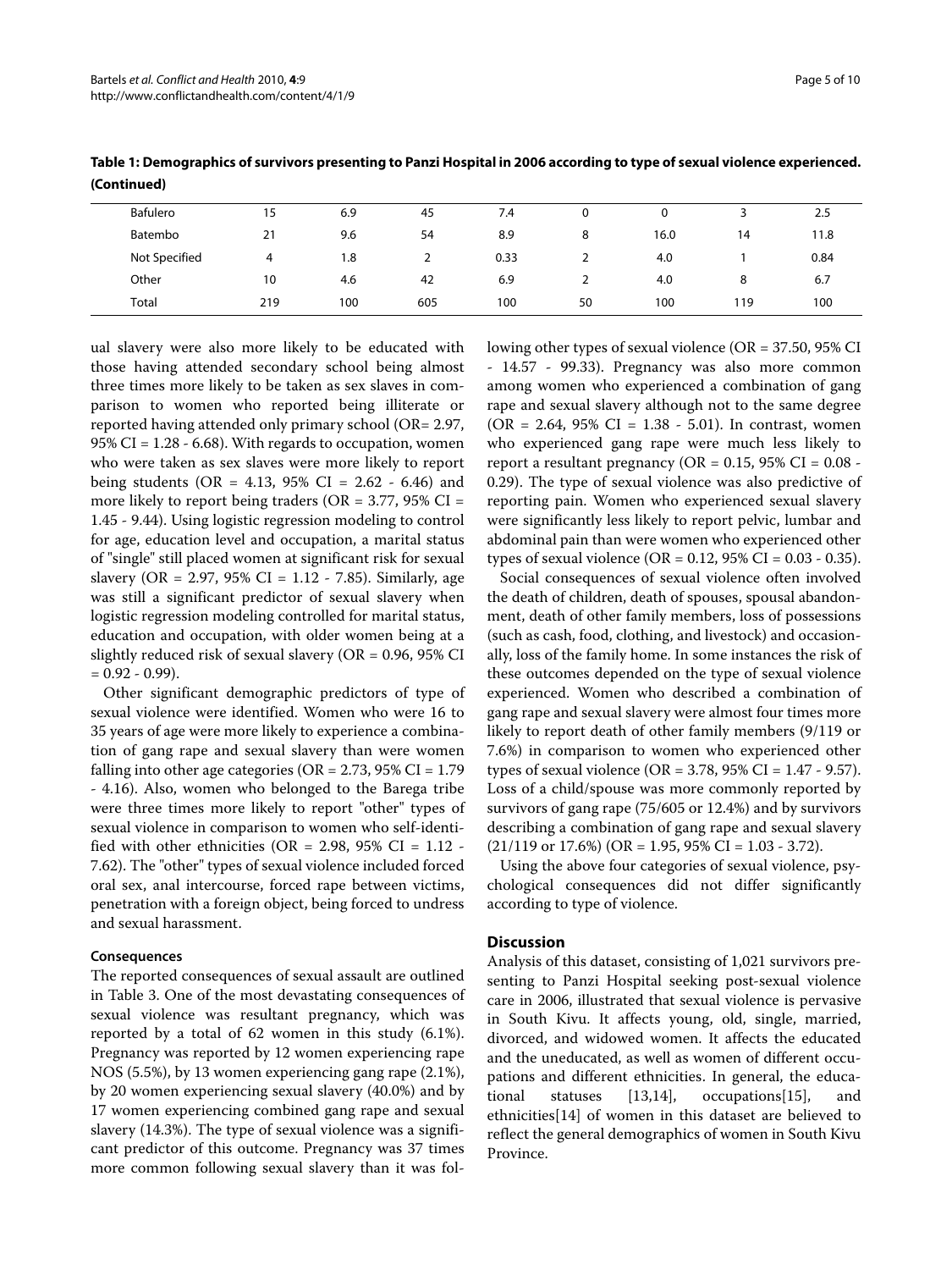|                             | <b>Rape NOS</b> |         | <b>Gang Rape</b> |         | <b>Sexual Slavery</b> |         | <b>Combined Gang Rape</b><br>and Sexual Slavery |             |
|-----------------------------|-----------------|---------|------------------|---------|-----------------------|---------|-------------------------------------------------|-------------|
|                             | <b>Number</b>   | Percent | <b>Number</b>    | Percent | <b>Number</b>         | Percent | <b>Number</b>                                   | Percent     |
| <b>Location</b>             |                 |         |                  |         |                       |         |                                                 |             |
| Own Home                    | 117             | 53.4    | 356              | 58.8    | 24                    | 48.0    | 68                                              | 57.1        |
| Forest                      | 31              | 14.2    | 72               | 11.9    | 12                    | 24.0    | 29                                              | 24.4        |
| Fields                      | 40              | 18.2    | 127              | 21.0    | 6                     | 12.0    | 10                                              | 8.4         |
| Roads                       | 21              | 9.6     | 35               | 5.8     | 4                     | 8.0     | 6                                               | 5.0         |
| Other                       | 3               | 1.4     | 5                | 0.83    | 0                     | 0       | $\mathbf 0$                                     | $\mathbf 0$ |
| Not<br>Specified            | $\overline{7}$  | 3.2     | 10               | 1.65    | 4                     | 8.0     | 6                                               | 5.0         |
| Total                       | 219             | 100     | 605              | 100     | 50                    | 100     | 119                                             | 100         |
| <b>Time</b>                 |                 |         |                  |         |                       |         |                                                 |             |
| Day                         | 80              | 36.5    | 216              | 35.7    | 20                    | 40.0    | 24                                              | 20.2        |
| Evening                     | 21              | 9.6     | 26               | 4.3     | 4                     | 8.0     | $\overline{4}$                                  | 3.4         |
| Night                       | 114             | 52.1    | 359              | 59.3    | 26                    | 52.0    | 91                                              | 76.5        |
| Not<br>Specified            | 4               | 1.8     | 4                | 0.66    | 0                     | 0       | $\mathbf 0$                                     | $\mathbf 0$ |
| Total                       | 219             | 100     | 605              | 100     | 50                    | 100     | 119                                             | 100         |
| <b>Circumstances</b>        |                 |         |                  |         |                       |         |                                                 |             |
| Sleeping                    | 67              | 30.6    | 273              | 45.1    | 22                    | 44.0    | 69                                              | 58.0        |
| Working                     | 46              | 21.0    | 133              | 22.0    | 4                     | 8.0     | 14                                              | 11.8        |
| Traveling                   | 16              | 7.3     | 38               | 6.3     | 5                     | 10.0    | 9                                               | 7.6         |
| Going to/<br>from<br>market | 17              | 7.7     | 23               | 3.8     | 4                     | 8.0     | $\mathbf{1}$                                    | 0.84        |
| Relaxing                    | 22              | 10.1    | 36               | 5.9     | 3                     | 6.0     | 5                                               | 4.2         |
| Hiding                      | 6               | 2.7     | 30               | 4.9     | 2                     | 4.0     | 7                                               | 5.9         |
| Not<br>Specified            | 13              | 5.9     | 23               | 3.8     | 3                     | 6.0     | 6                                               | 5.0         |
| Other                       | 32              | 14.6    | 49               | 8.1     | $\overline{7}$        | 14.0    | 8                                               | $6.7\,$     |
| Total                       | 219             | 100     | 605              | 100     | 50                    | 100     | 119                                             | 100         |
| Perpetrator                 |                 |         |                  |         |                       |         |                                                 |             |
| Soldier NOS                 | 66              | 30.1    | 168              | 27.7    | 16                    | 32.0    | 22                                              | 18.5        |
| Named<br>Soldier            | 30              | 13.7    | 116              | 19.1    | 13                    | 26.0    | 43                                              | 36.1        |
| Civilian                    | 12              | $5.5\,$ | $\overline{7}$   | $1.2\,$ | $\mathbf{1}$          | $2.0\,$ | $\mathbf 0$                                     | $\pmb{0}$   |
| Not<br>Specified            | 111             | 50.7    | 314              | 52.0    | 20                    | 40.00   | 54                                              | 45.4        |
| Total                       | 219             | 100     | 605              | 100     | 50                    | 100     | 119                                             | 100         |

# **Table 2: Patterns of attack among survivors presenting to Panzi Hospital in 2006 according to type of sexual violence experienced.**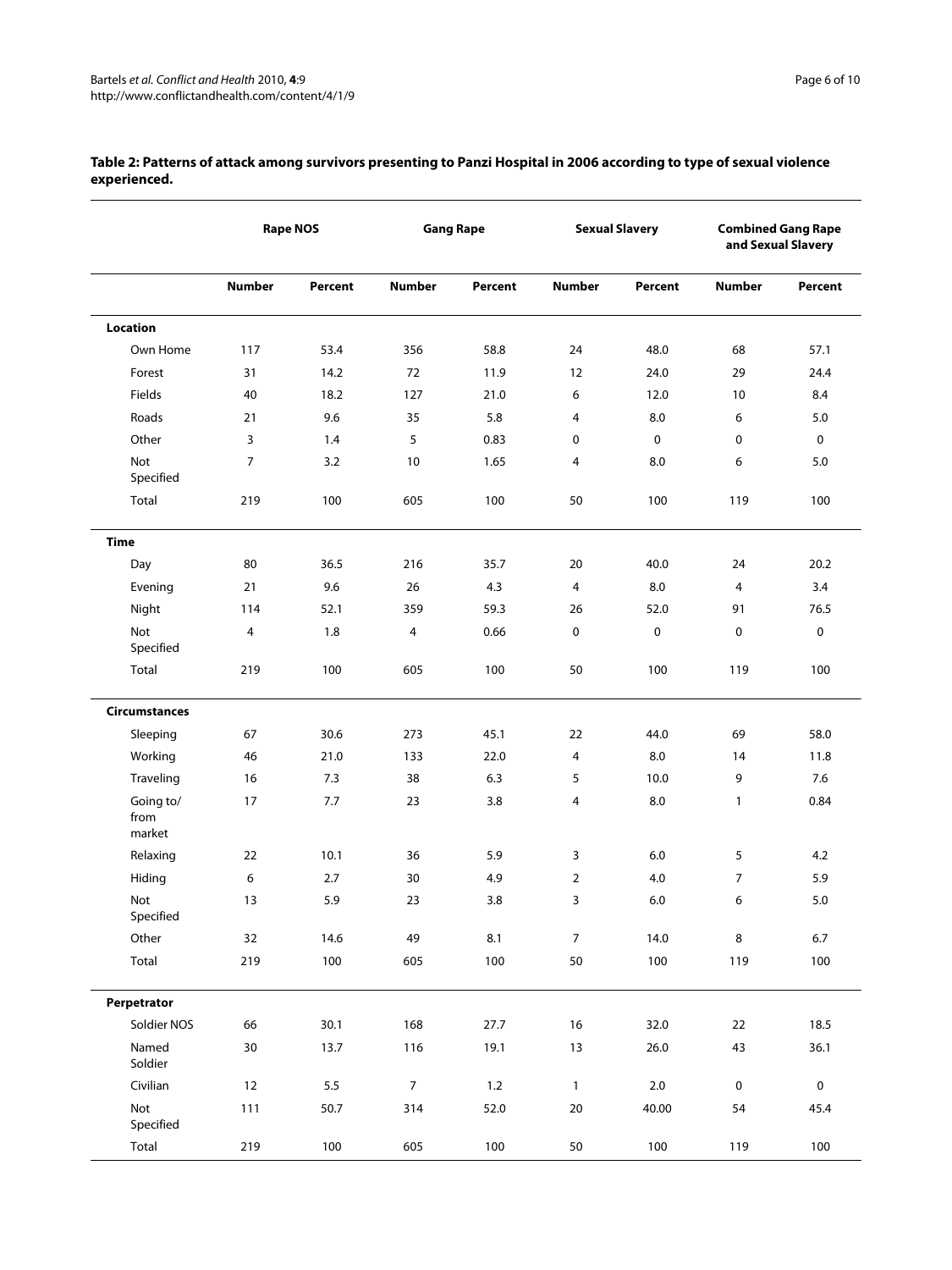One of the most important patterns identified in this analysis is that the majority of sexual assaults occur in individual homes. Individual homes were the most commonly reported location regardless of whether the sexual violence consisted of rape NOS, gang rape, sexual slavery or a combination of gang rape and sexual slavery (with sexual slavery, the attack was initiated in, and the woman was captured, from her own home). This finding contrasts with sexual violence in other conflicts where women often become victims to sexual violence outside the home. For instance, MSF reported that in Darfur, 82% of sexual assaults were initiated while women were outside their home villages, usually in search of firewood, collecting water, or farming their fields[[16\]](#page-9-10).

Furthermore, this analysis revealed that most sexual assaults occurred at night, often while women were sleeping next to their spouses or families. A majority of attacks happening at night corresponds with the above finding that a majority of attacks occur in individual homes since most women in South Kivu Province are farmers, spending their days working in the fields and returning home at night to be with their families. Unfortunately, spousal presence at the time of attack or the presence of other male family members did little to deter the sexual violence perpetrator(s). Survivors often reported that spouses and male family members were severely beaten, restrained, killed or forced to witness the sexual violence.

This predominant pattern of attack, on individual homes at night, has important implications for the protection of women in South Kivu. Protection of women and girls during conflict has become a greater priority since the United Nations (UN) Security Council passed Resolution 1820 in 2008, recognizing that sexual violence is commonly used as a strategic weapon of war and calling for a response to the problem[\[11](#page-9-4)]. In conflict settings other than DRC, that response has included interventions such as the provision of fuel-efficient stoves to reduce the frequency with which women have to leave the village in search of firewood[\[17](#page-9-11)]. Other responses have included armed firewood patrols that accompany women on their long treks to collect firewood or water[\[17\]](#page-9-11). In Eastern DRC, however, such measures are likely to be met with limited success, since at least in the current dataset, a majority of attacks happen at night in individual homes. Data on the location and circumstances of sexual assaults are critical for the development and implementation of successful protection programs. By strategizing with local community members, the UN and other aid organizations should aim to identify new and innovative protection programs based on the patterns of attack that are now being recognized to be most prevalent in South Kivu.

In total, 71% of women presenting to Panzi Hospital in 2006 had experienced gang rape (59.3% reported gang

rape and 11.7% reported a combination of gang rape and sexual slavery). The mean number of assailants per sexual assault was 2.5 and a few women were assaulted by more than 15 perpetrators. From a medical standpoint, this preponderance of gang rape has important health implications. Each assault by a different perpetrator increases the likelihood that the woman will contract a Sexually Transmitted Infection (STI) including Human Immunodeficiency Virus (HIV). Women who are assaulted repeatedly by different perpetrators may also be at higher risk for genital trauma and bodily injury. An individual survivor's intake questionnaire was not linked to her hospital medical record, thus the prevalence of STIs and physical injury could not be assessed in this analysis. The psychological consequences of sexual violence also appear to be partially dependent on the number of assailants. Prior work at Panzi Hospital illustrated that women reporting multiple assailants were more likely to report psychological stress than were women who reported

That gang rape was so prevalent in this dataset speaks to the widespread acceptance of sexual violence and violence against women in South Kivu Province. For those gang rapes committed by military perpetrators, the high prevalence of gang rape suggests that sexual violence may be used as a method of male bonding and may be offered to combatants as a reward for bravery or victory. Gang rape by military perpetrators also implies that military leaders either support or condone such behavior despite the fact that sexual violence is a war crime according to the Fourth Geneva Convention[[19\]](#page-9-13) and a crime against humanity according to the Rome Statue of the International Criminal Court[[20](#page-9-14)]. Alternatively, it could imply that the involved militias are so undisciplined and the command structure so weak, that military leaders exert little or no authority over their soldiers. Gang rape committed by non-military perpetrators suggests a widespread acceptance of sexual violence among local Congolese society and speaks to the environment of impunity that continues to exist in Eastern DRC.

being assaulted by a single perpetrator[\[18](#page-9-12)].

Disaggregation of this data according to type of sexual violence revealed important patterns of attack. One of the most salient patterns was that young, unmarried women were more likely to be taken into sexual slavery. Sexual violence for any woman and for any generation of women is a devastating and horrific criminal act. However, it is perhaps more disruptive to society as a whole for young, educated women to be specifically affected. It is this generation of Congolese women who have the opportunity to become breadwinners for their families, the opportunity to become leaders within their professions and through their success, the opportunity to advance the overall status of women in DRC. Thus, for these young women to have their health, both physical and psychological, com-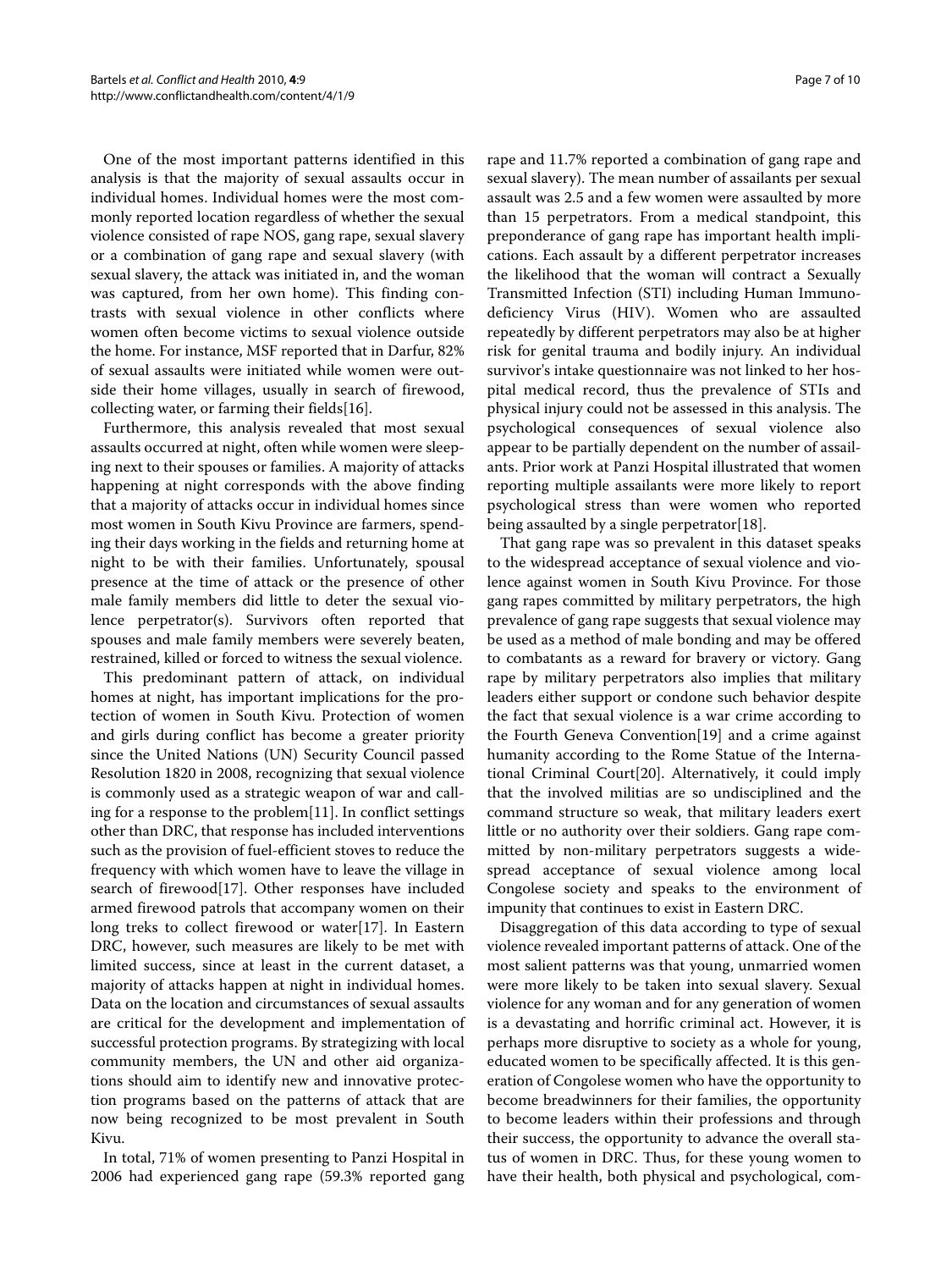|                                           | <b>Rape NOS</b> |         | <b>Gang Rape</b> |         | <b>Sexual Slavery</b> |                | <b>Combined Gang Rape</b><br>and Sexual Slavery |         |
|-------------------------------------------|-----------------|---------|------------------|---------|-----------------------|----------------|-------------------------------------------------|---------|
|                                           | <b>Number</b>   | Percent | <b>Number</b>    | Percent | <b>Number</b>         | Percent        | <b>Number</b>                                   | Percent |
| <b>Physical:</b>                          |                 |         |                  |         |                       |                |                                                 |         |
| Pelvic pain                               | 53              | 24.2    | 139              | 23.0    | 3                     | 6.0            | 25                                              | 21.0    |
| Lumbar pain                               | 24              | 11.0    | 72               | 11.9    | $\mathbf 0$           | $\mathbf 0$    | 16                                              | 13.4    |
| Abdominal pain                            | 22              | 10.0    | 41               | 6.8     | $\mathbf{1}$          | 2.0            | 6                                               | 5.0     |
| Pregnancy                                 | 12              | 5.5     | 13               | 2.1     | 20                    | 40.0           | 17                                              | 14.3    |
| Malaise                                   | 10              | 4.6     | 44               | 7.3     | $\mathbf{1}$          | 2.0            | 6                                               | 5.0     |
| Vaginal<br>discharge                      | 10              | 4.6     | 36               | $6.0$   | $\mathbf{1}$          | 2.0            | 8                                               | 6.7     |
| Vaginal itching                           | 9               | 4.1     | 25               | 4.1     | $\mathbf{1}$          | 2.0            | 8                                               | 6.7     |
| Abnormal<br>menses                        | 10              | 4.6     | 26               | 4.3     | $\mathbf{1}$          | 2.0            | 6                                               | 5.0     |
| Generally<br>unwell                       | 5               | 2.3     | 24               | 4.0     | 0                     | 0              | 5                                               | 4.2     |
| Social:                                   |                 |         |                  |         |                       |                |                                                 |         |
| Loss of<br>possessions                    | 55              | 25.1    | 147              | 24.3    | 10                    | 20.0           | 19                                              | 16.0    |
| Loss of child/<br>spouse                  | 13              | 5.9     | 75               | 12.4    | $\overline{2}$        | 4.0            | 21                                              | 17.6    |
| Spousal<br>abandonment                    | 6               | 2.7     | 43               | 7.1     | 3                     | 6.0            | 10                                              | 8.4     |
| Loss of other<br>family                   | $\overline{2}$  | 0.91    | 15               | 2.5     | $\mathbf 0$           | $\mathbf 0$    | 9                                               | 7.6     |
| Loss of home                              | $\mathbf{1}$    | 0.46    | 9                | 1.5     | 0                     | 0              | $\mathbf{1}$                                    | 0.84    |
| Psychological:                            |                 |         |                  |         |                       |                |                                                 |         |
| Anxiety about<br>rape                     | 53              | 24.2    | 154              | 25.5    | 18                    | 36             | 31                                              | 26.1    |
| Anxiety about<br>spousal<br>abandonment   | 6               | 2.7     | 38               | 6.3     | 4                     | 8              | 9                                               | 7.6     |
| Concern about<br>STIs                     | 25              | 11.4    | 76               | 12.6    | $\overline{4}$        | 8              | 19                                              | 16.0    |
| Concern about<br>HIV                      | 14              | $6.4\,$ | 56               | 9.3     | $\overline{4}$        | $\bf 8$        | $13$                                            | 10.9    |
| General health<br>concerns                | 16              | $7.3$   | 66               | 10.9    | $\boldsymbol{7}$      | 14             | 9                                               | 7.6     |
| Grief about loss<br>of spouse             | 9               | 4.1     | 40               | 6.6     | $\mathbf{1}$          | $\overline{2}$ | $10\,$                                          | 8.4     |
| Grief about loss<br>of child/<br>children | $\bf 8$         | $3.7\,$ | 25               | 4.1     | $\pmb{0}$             | $\pmb{0}$      | $\mathbf{3}$                                    | $2.5\,$ |

# **Table 3: Physical, social and psychological consequences reported by survivors presenting to Panzi Hospital in 2006 according to type of sexual violence experienced.**

Women could report more than one consequence for each of the three categories. Due to the self-reporting format of the interview, these figures undoubtedly underestimate specific outcomes since failure to mention a specific symptom or outcome does not imply its absence.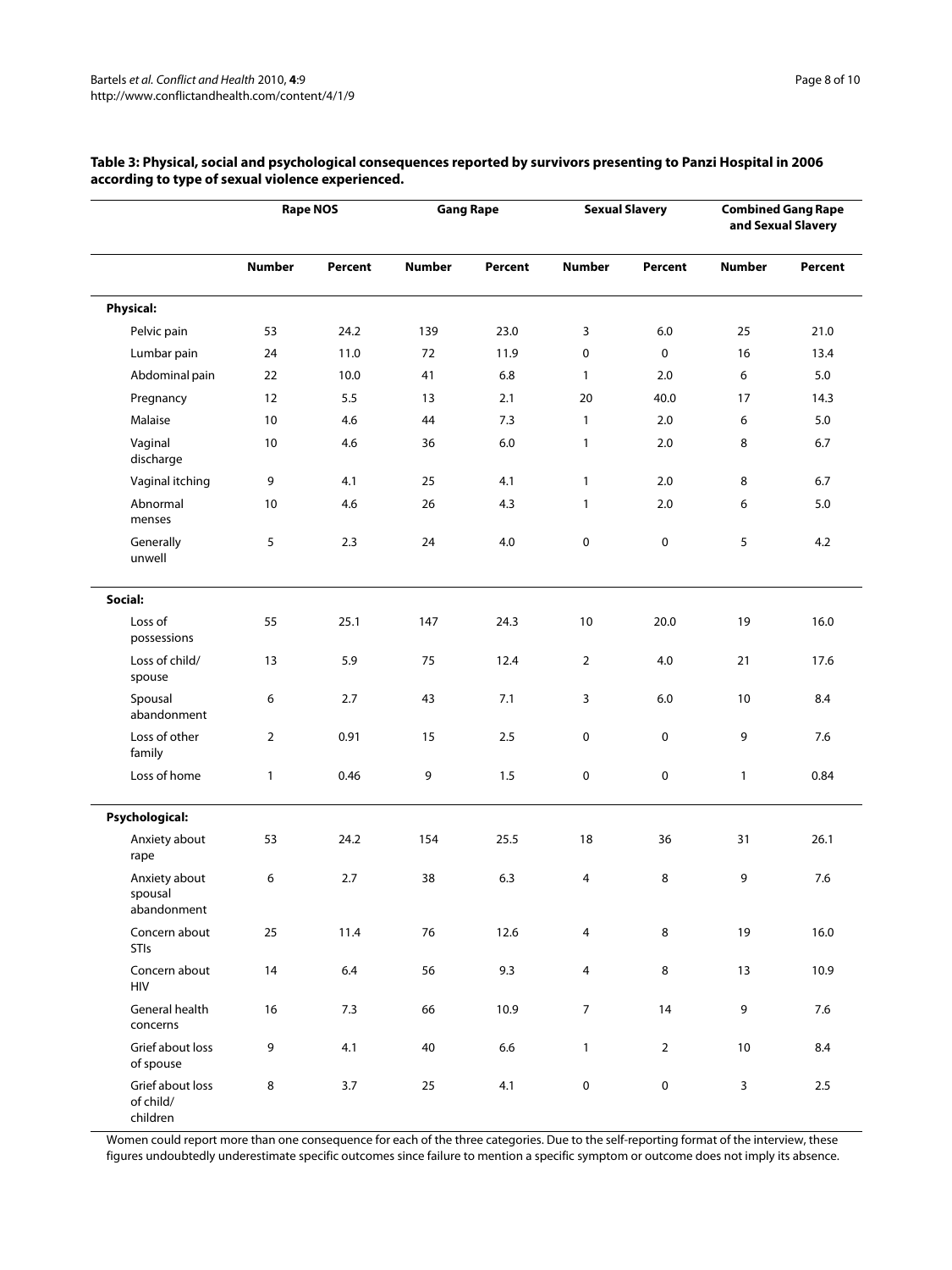promised by an experience of sexual slavery, could be particularly harmful to the status of Congolese women and to Congolese society in general.

Survivors who experienced sexual slavery were 37 times more likely to become pregnant as a result of the violence. Previous work from Panzi Hospital demonstrated that sexual violence survivors who become pregnant as a result of the attack were more likely to report psychological symptoms than were women who did not report a resultant pregnancy[[18\]](#page-9-12). Since abortion is illegal in DRC and since adoption is rarely considered an option in Congolese society, most pregnant sexual violence survivors find themselves responsible for raising a child. Because many sexual slavery survivors are single and because identification as a "rape victim" usually impedes a woman's chances of marrying, many pregnant survivors are single parents. Not only does this impede the survivor's ability to continue school or to pursue a career, but without the economic support and protection traditionally provided by men in DRC, it also increases her vulnerability.

This study has several limitations. First, because it is retrospective in nature the original information and the manner in which it was collected cannot be verified or validated. The retrospective nature also prevents clarification of documentation inconsistencies and has resulted in missing data. Furthermore, it is impossible to make causal claims from the data. For instance, a sexual violence victim with specific symptoms may have had these symptoms before the sexual violence.

Second, this study was limited by its sampling methodology. Because the data are representative only of those sexual violence survivors presenting to Panzi Hospital for post-sexual violence care, there is an inherent selection bias. Despite this inherent selection bias, the data still allow for a deeply descriptive understanding of women in this setting. The sampling within Panzi Hospital was also a limitation. The *Victims of Sexual Violence Program* was sporadically understaffed, meaning that at times there were an insufficient number of trained staff to conduct all the necessary interviews. During these times of understaffing, the existing intake staff chose for interview those women whom they believed to have suffered the most traumatic violence, based on interactions during the initial triage. The data registry gaps appeared to have arisen sporadically as a result of insufficient staffing. It is possible that the 1,021 sexual violence survivors presented here do in fact represent the more extreme cases on the spectrum of violence, since they were apparently selected on that basis for interview by the staff. However, we believe that it would be challenging to determine at first glance during the registration process which women had suffered the most severe trauma.

A third limitation of this study was the open, selfreporting format. Without asking specific questions regarding consequences of rape, our study undoubtedly underestimates specific outcomes. Failure to mention a specific symptom or outcome does not imply its absence.

And finally, several translations were required before the analysis of these data (Kiswahili or Mashi to French, French to English), thus introducing the potential for error. Additionally, cultural differences have the potential to introduce error into the analysis. To limit this potential source of error, the results were discussed with local staff at Panzi Hospital who provided cultural background and context.

Future work will address several of these limitations. Next steps include the implementation of a prospective sexual violence registry at Panzi Hospital to include all women requesting post-sexual violence care. This registry will be developed using a revised questionnaire with specific questions on the location, time and circumstances of the attack as well as the number and identification of perpetrators and the type of sexual violence. Direct questions will also be asked to better define the physical, psychological and social consequences of being raped. It will also investigate traumatic fistulas, which this study was not designed to address.

#### **Conclusions**

In South Kivu Province, sexual violence affects women of all ages and from all different ethnicities regardless of marital status, education level or occupation. Within this dataset, a majority of the attacks occur in the women's own homes, often at night and in the presence of their family members. This pattern of sexual violence differs from that which has been reported in other conflict areas and has important implications regarding protection strategies. The UN and other humanitarian organizations implementing protection programs in Eastern DRC should consider strategizing with local women and community leaders to devise new protection protocols specific to the attack patterns within the region. Sexual violence in South Kivu was also marked with a predominance of gang rape, thus increasing the risk of serious injury as well as the likelihood of contracting an STI. The high prevalence of gang rape implies a widespread acceptance of sexual violence both within military groups and also within local Congolese society. Sexual slavery was noted to be more common among young, single women and was found to have a high rate of resultant pregnancy. That the next generation of young Congolese women is being specifically affected by sexual slavery and its resultant pregnancies, may have important economic and societal implications since the experience likely challenges the ability of these women to become professional